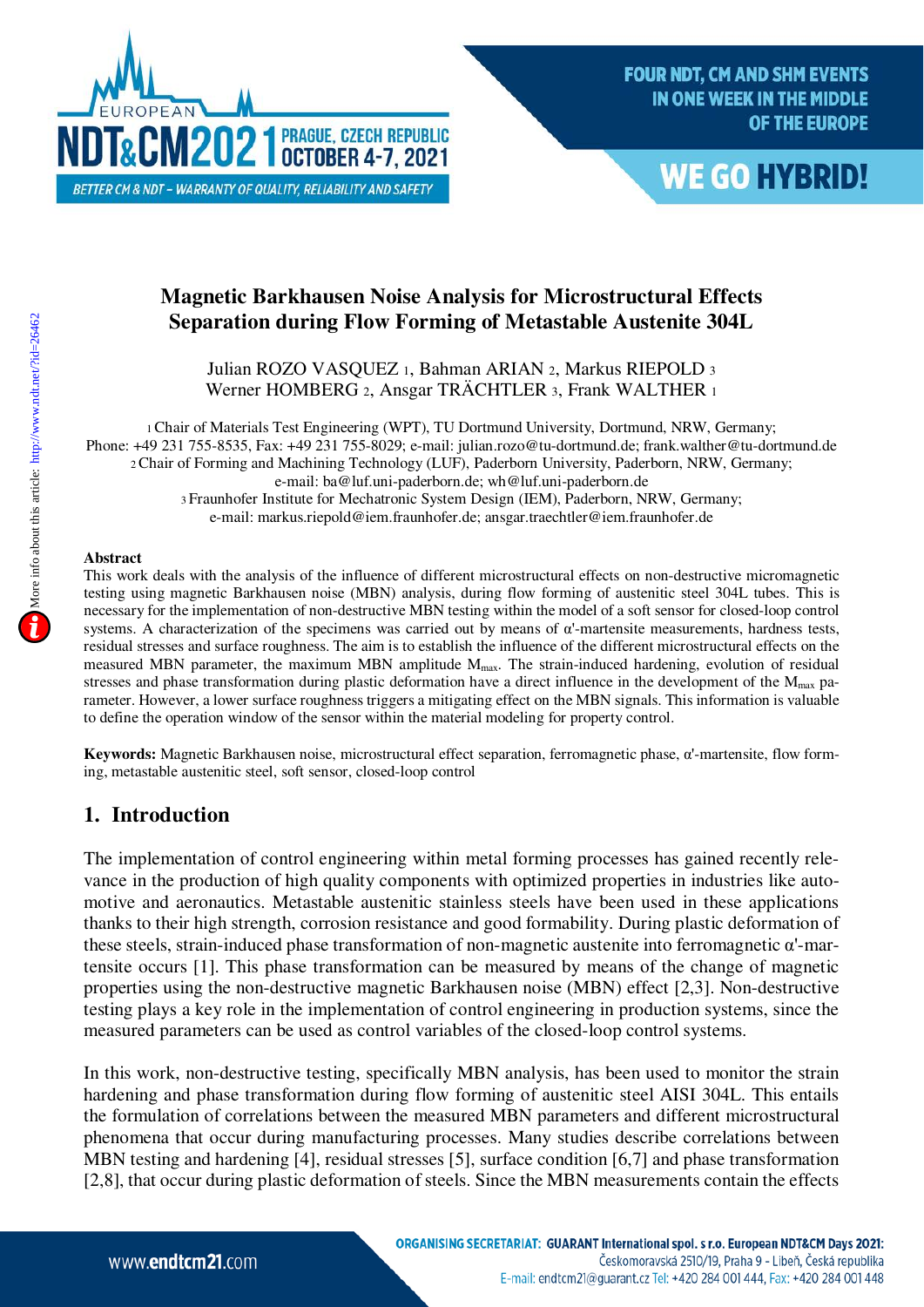



of the mentioned phenomena, the identification of their influence is crucial to model the material behaviour. The focus of this work is the assessment of the influence of those factors on the measured MBN signals on flow formed components. This is helpful to define the operation window of the micromagnetic sensor in the frame of the soft sensor design for closed-loop property control.

# **2. Materials and Methods**

#### 2.1.Specimens

The specimens were manufactured using seamless tubes made of stainless steel AISI 304L (X2CrNi18-9, 1.4307) with 80 mm outer diameter and 4 mm wall thickness. The production was carried out by means of the flow forming machine BD 40 (Bohner & Koehle GmbH & Co. KG, Esslingen, Germany) (Figure 1a) at the LUF. The specimens were manufactured at room temperature, with a rotation speed of  $s = 30$  rpm and using feed rates between  $f = 6$  and 60 mm/min. The focus will be on the specimens produced with feed rates of 6 mm/min (specimen 1) and 60 mm/min (specimen 2). The flow forming operation was performed using three rollers to reduce the wall thickness of the tubes. The initial 4 mm wall thickness was reduced by 1 mm in each flow forming step. Starting from the initial condition "IC" (metastable austenite), different forming operations were performed to produce three forming zones (FZ 1, 2 and 3) (Figure 1b). Each forming zone corresponds to a plastic deformation state with a defined amount of strain-induced  $\alpha'$ -martensite. The final workpieces manufactured during the production process are shown in Figure 1c.



Figure 1. Specimen manufacture: (a) Flow forming machine; (b) geometry and dimensions (in mm), (c) final workpieces.

2.2.Measurements of surface roughness and microscopic inspection of the surface condition The roughness of the initial condition and the different forming zones of the specimens 1 and 2 were measured by means of the tactile device MarSurf M300 (Mahr GmbH, Goettingen, Germany) (Figure 2a). The values of the arithmetic mean roughness (Ra) and the mean peak-to-valley height (Rz) of the outer surface of the specimens were measured. The data was obtained locating the probe tip normal to the curved outer surface of the specimens, using the corresponding prisms (Figure 2a). In order to obtain graphical information of the surface condition, an inspection was performed using the digital microscope Keyence VHX-500F (Keyence Corp., Osaka, Japan) (Figure 2b).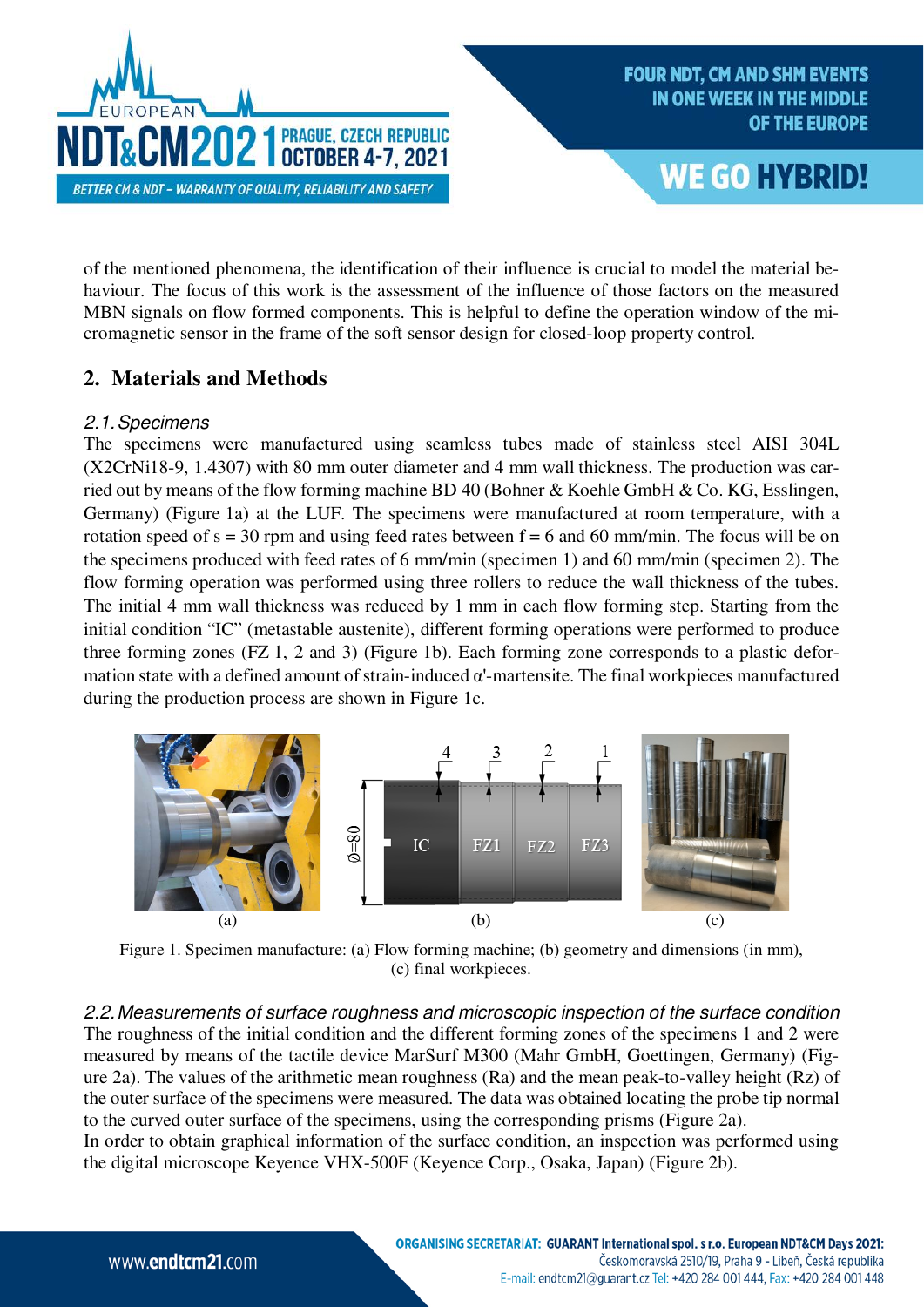

# **WE GO HYBRID!**



Figure 2. (a) Roughness measurements with the MarSurf M300 and (b) microscopic inspection of the surface with the Keyence VHX-500F.

# 2.3. Analysis of residual stress by means of X-ray diffraction (XRD)

The residual stresses were determined by means of the analysis of X-ray diffraction of the outer surface of the specimens. The measurements were carried out using the X-ray diffractor Bruker D8 Discover (Bruker Corp., Billerica, Massachusetts, USA) with a 1 mm collimator. The analysis of residual stresses for the austenitic phase (IC) was performed at  $2\theta = 95.989$  °, which corresponds to the Miller index  ${h k l} = {2 2 2}$ . Similarly, the analyses of the martensitic phase (FZ1 to 3) were carried out at  $2\theta = 82.329$  ° in the plane {h k 1} = {2 1 1}. The data to perform X-ray diffraction analyses regarding the mentioned  $2\theta$  angles were extracted from the report by Eigenmann et al. [9].

#### 2.4.Measurements of *α'*-martensite content

Measurements of the  $\alpha$ '-martensite content close to the outer surface of the tubes were carried out by means of the Feritscope FMP30 (Helmut Fischer GmbH, Sindelfingen, Germany). This device works under the magneto-inductive principle to measure the ferritic phase content. By means of the correlations developed by Talonen et al., 2004, the  $\alpha$ -martensite contents can be determined from the ferritic phase measurements [8]. However, these measurements cannot be used in closed-loop controlsystems, because the online acquisition and transmission of the data is not possible during the production process. For this reason, the use of micromagnetic testing is a convenient alternative as soft sensor for the property control.

# 2.5.Micromagnetic testing by means of the 3MA-II system

Micromagnetic analyses are based on the behavior of ferromagnetic materials, such as metastable austenitic steel AISI 304L. In ferromagnetic materials, the magnetic induction B, triggered by a magnetic field H, can be described by means of the magnetization hysteresis (Figure 3a). These materials are divided by means of Bloch walls in spontaneously magnetized regions, called magnetic domains. During magnetization and demagnetization of the material, the walls move in response to the applied field. This motion is jerky and discontinuous, producing the Barkhausen effect, that can be evidenced in the magnetization hysteresis at high scale. This effect is influenced by the interaction of the walls with lattice defects, dislocations, phase changes, grain boundaries and residual stresses. This way, from the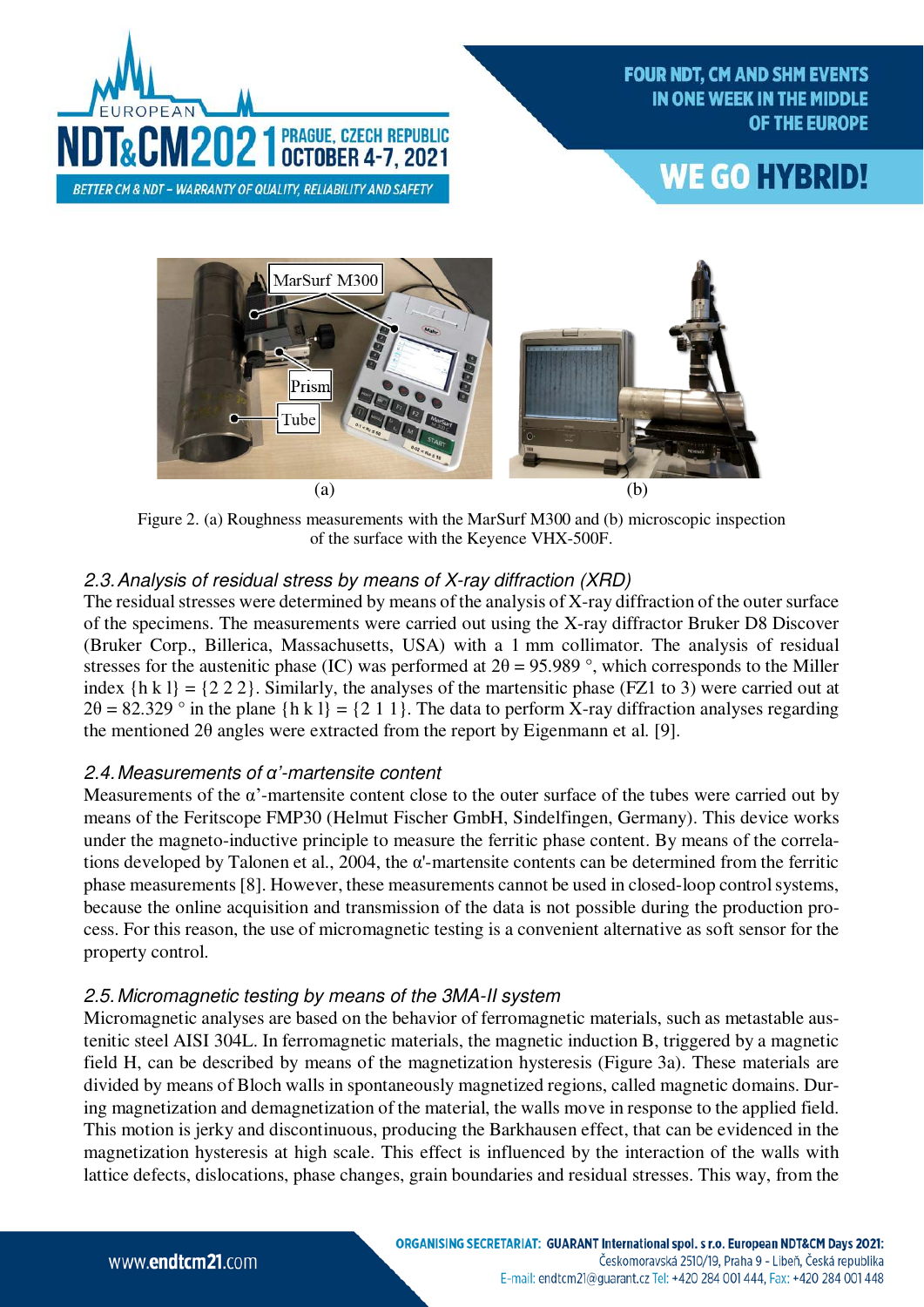

magnetic Barkhausen noise (MBN) curve (Figure 3a), the maximum amplitude of the MBN profile  $(M_{\text{max}})$  is the parameter of interest [10–12].



Figure 3. Micromagnetic testing: (a) Hysteresis loop and MBN profile; (b) 3MA-II system device and flow-formed specimen.

In this work, the micromagnetic measurements were carried out using the 3MA-II system (Fraunhofer IZFP, Saarbruecken, Germany), with the sensor SN18201 in contact with the outer surface of the specimens (Figure 3b).

# **3. Results and Discussions**

#### 3.1. Surface condition inspection and roughness measurements

An inspection of the surface of both specimens were performed with the digital microscope Keyence VHX-500F. The results reported in Figure 4 correspond to the forming zone 2 (FZ2) of both specimens. The upper pictures correspond to a 30x magnification and the lower to 100x. No remarkable difference of the surface condition was evidenced on the different forming zones of the same specimen. A qualitative analysis of the results evidences a higher degree of surface damage in the specimen produced with a feed rate  $f = 60$  mm/min (specimen 2). For a constant rotation speed  $s = 30$  rpm of the workpiece, the higher the feed rate of the roller tools, the lower the contact time with the outer surface of the specimen. This entails a less uniform plastic deformation evidenced in lower surface quality.

A quantitative validation of this inspection was carried out by means of roughness measurements. The results for specimens 1 and 2 and their respective forming zones are summarized in Table 1. The measurements were performed as described in section 2.2 using the tactile device MarSurf M300. The roughness values of the initial condition in both specimens are similar, with values around  $Ra = 1.33$  um. The mean roughness values of the specimens produced with 6 mm/min (specimen 1) are 90% lower than those for specimens produced with 60 mm/min (specimen 2). Since the rotation speed remains constant, the contact time between the roller tools and the workpieces is higher at lower feed rates, as a result the plastic deformation is more uniform.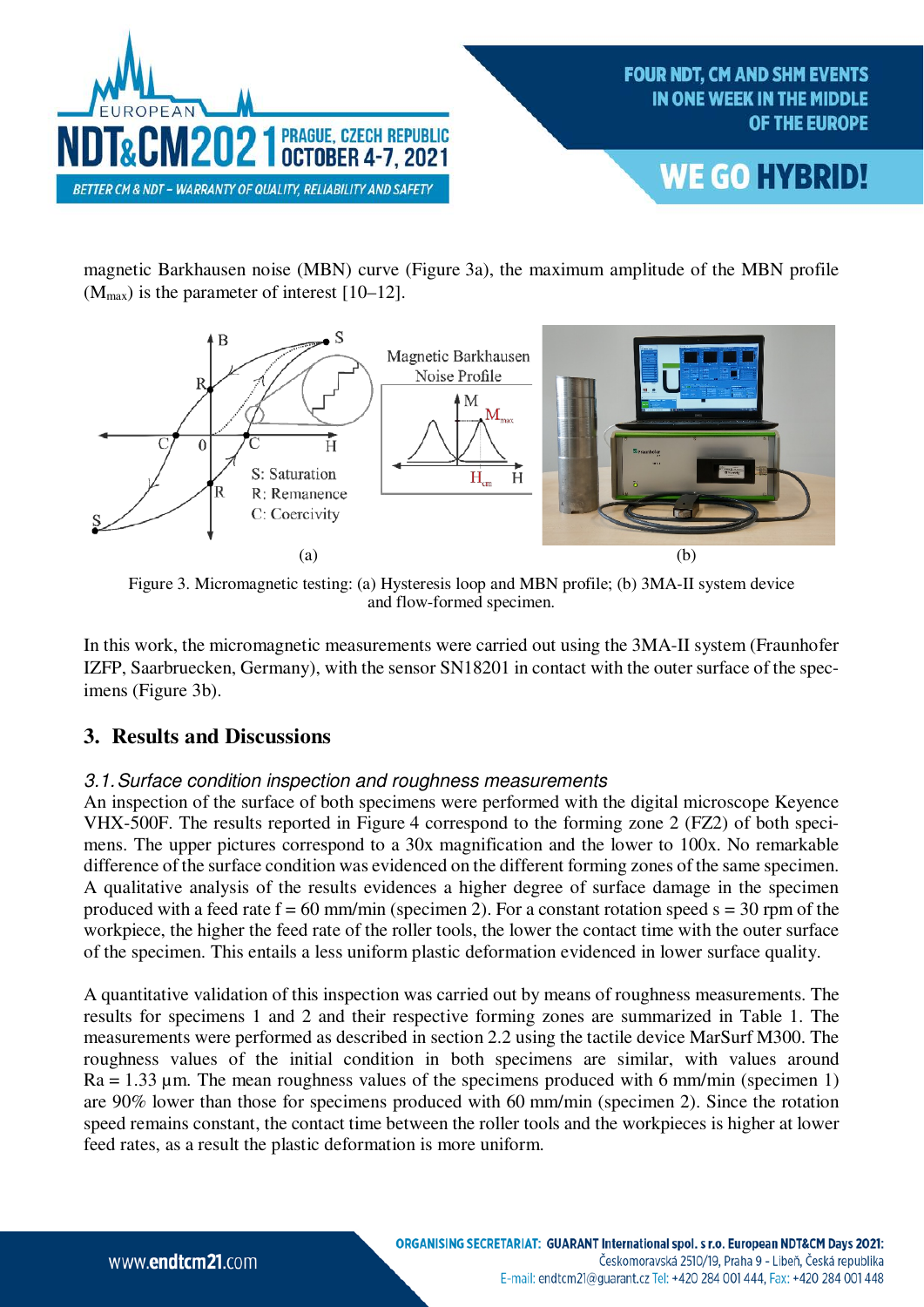



The roughness values of the different forming zones (FZ1 to FZ3) within the same specimen show a decreasing behaviour. A higher number of overruns is required to achieve FZ3 compared to FZ1. This entails a higher contact time between the roller tools and the workpiece, therefore a more uniform plastic deformation is evidenced in zones with higher number of overruns. An analysis of the data for specimen 2 shows that the best roughness value (in FZ3) is higher than the roughness of the initial condition, which is undesired concerning the surface quality of the components. This allows the definition of process windows regarding the parameters for production of optimized components.



Figure 4. Microscopic investigation of the surface condition of specimens produced using different feed rates.

| Table 1. Results of surface roughness measurements for the different forming zones of specimens |
|-------------------------------------------------------------------------------------------------|
| produced with two different feed rates                                                          |

|                               | Forming | Surface roughness  |                         |  |
|-------------------------------|---------|--------------------|-------------------------|--|
| Specimen                      | zone    | Arithmetic mean    | Mean peak-to-valley     |  |
|                               |         | roughness, Ra [µm] | height, $Rz$ [ $\mu$ m] |  |
| Specimen 1<br>$f = 6$ mm/min  | IC      | 1.33               | 10.03                   |  |
|                               | FZ1     | 0.321              | 2.599                   |  |
|                               | FZ2     | 0.343              | 3.318                   |  |
|                               | FZ3     | 0.249              | 1.718                   |  |
| Specimen 2<br>$f = 60$ mm/min | IC      | 1.38               | 10.5                    |  |
|                               | FZ1     | 3.47               | 13.63                   |  |
|                               | FZ2     | 2.449              | 11.76                   |  |
|                               | FZ3     | 1.961              | 8.555                   |  |

The values of surface roughness of both specimens on the different forming zones were plotted in Figure 5 to identify their influence in the non-destructive testing by means of the micromagnetic analysis.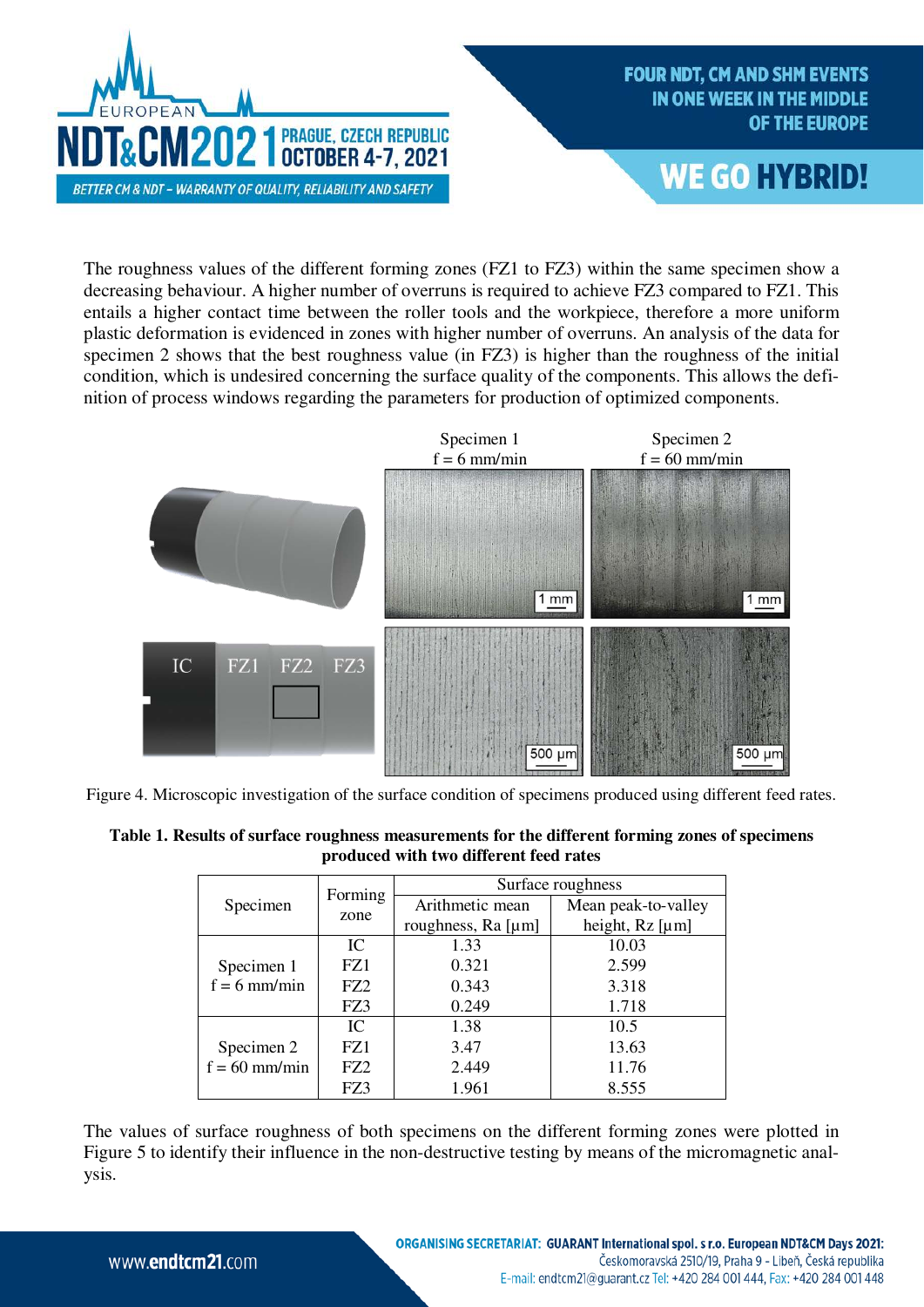



#### 3.2.Residual stresses

The residual stresses of the outer surface of the flow formed specimens were measured according to the specifications described in section 2.3. The results (Table 2) show that the workpieces have compressive residual stresses in the initial condition and the different forming zones. At the initial condition the measured residual stresses were around -547.5 MPa. The plastic deformation in both specimens causes an increment of the residual stresses, reaching a maximum about -220 MPa. The successive plastic deformation on FZ 2 and 3, increases the compressive residual stresses to obtain values -374.3 MPa for specimen 1 and -326.4 MPa for specimen 2. It is well known that compressive residual stresses induced by means of manufacturing processes like turning and in this case metal forming, increase fatigue life, corrosion and wear resistance [13]. This entails a positive effect of the flow forming of tubes for their final uses.

|                 | Forming | Residual stress, |
|-----------------|---------|------------------|
| Specimen        |         |                  |
|                 | zone    | RS [MPa]         |
|                 | IC.     | $-547.5$         |
| Specimen 1      | FZ1     | $-229.8$         |
| $f = 6$ mm/min  | FZ2     | $-365.1$         |
|                 | FZ3     | $-374.3$         |
|                 | IC      | $-547.5$         |
| Specimen 2      | FZ1     | $-220.1$         |
| $f = 60$ mm/min | FZ2     | $-285$           |
|                 | FZ3     | $-326.4$         |

| Table 2. Results of residual stresses for the different forming zones of specimens produced with two dif- |                   |  |  |
|-----------------------------------------------------------------------------------------------------------|-------------------|--|--|
|                                                                                                           | ferent feed rates |  |  |

The values of residual stresses were plotted in Figure 5 to analyse their effect in the non-destructive micromagnetic testing.

3.3.Separation of effects during non-destructive testing by means of micromagnetic analysis Figure 5 shows the correlation of the non-destructive micromagnetic testing by means of the magnetic Barkhausen noise (MBN) analysis with other characterization techniques. The graphics show the evolution of different microstructural phenomena that occur during flow forming of austenitic stainless steel 304L. The strain-induced phase transformation during plastic deformation is shown by means of the α'-martensite content. The microstructural mechanisms of phase transformation during flow forming were discussed by the authors in [14]. The higher the thickness reduction, the higher the  $\alpha$ -martensite volume. The strain-induced hardening is well correlated with the phase transformation. Likewise, the maximum amplitude of the MBN profile  $(M_{max})$  grows consequently with the evolution of α'-martensite volume and the hardness, as it was evidenced in previous investigations [2,15]. This parameter is even sensible to the saturation at the final states of deformation (FZ2 and 3) for the specimen 1, as can be evidenced in the plateau of the curves.

A comparison of the α'-martensite volume and the hardness in both specimens leads to the conclusion that specimens produced with lower feed rates, undergo a faster saturation and higher values of  $\alpha$ -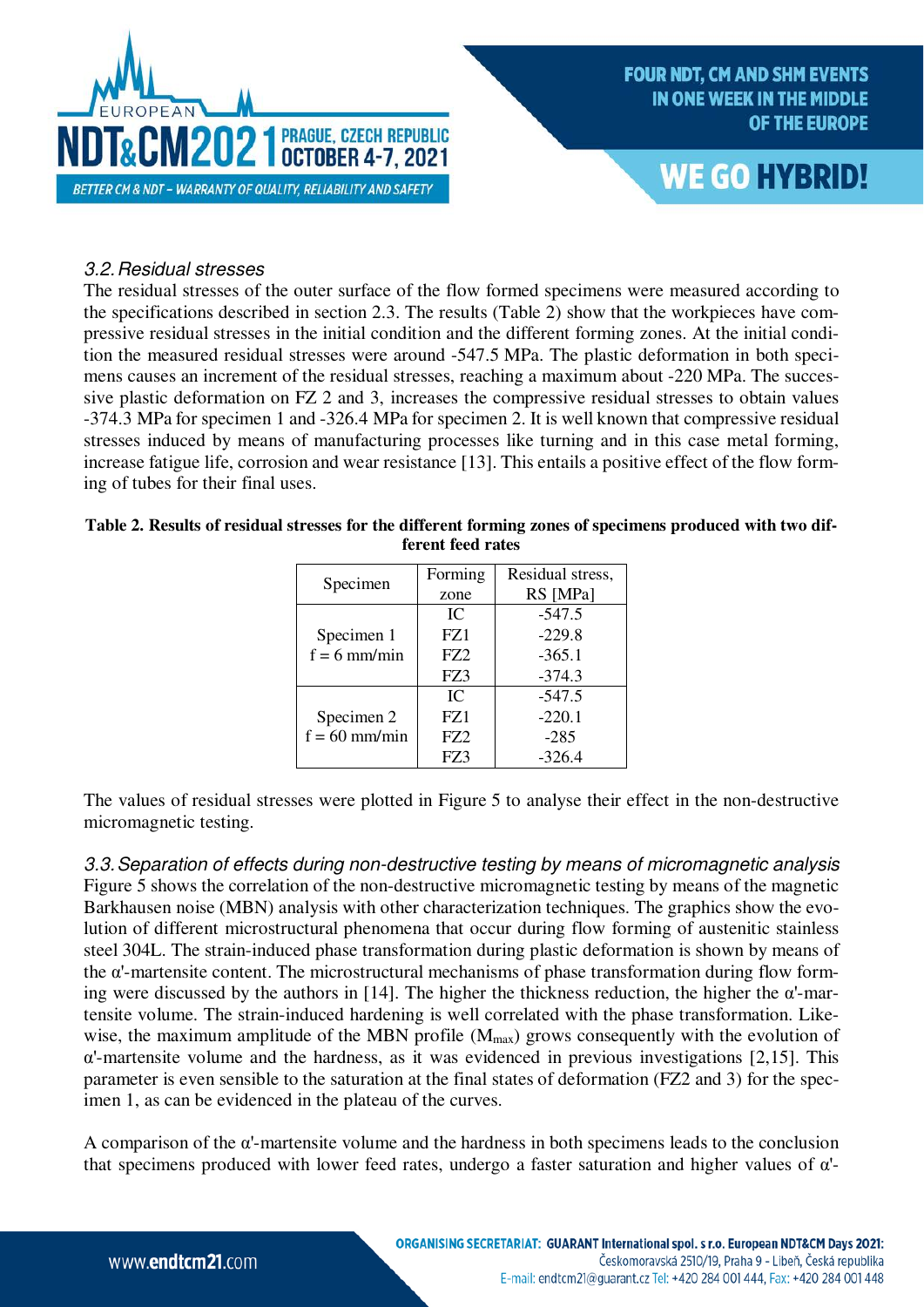

# **WE GO HYBRID!**

martensite. This is related to the discussion on section 3.1 regarding the uniformity of plastic deformation depending on the feed rate parameter. As discussed in section 2.5, the MBN analysis contains a mixture of different microstructural effects that occur during plastic deformation like phase transformation, grain boundaries, residual stresses and surface damage, evaluated here by means of surface roughness. The transition from the non-magnetic austenite to the ferromagnetic martensitic phase is the predominant effect influencing the growth of  $M_{\text{max}}$  with the deformation. This phase transformation entails a microstructural change in the grain size, which increases the amount of grain boundaries and consequently the number of pinning sites of the magnetic domains [2,10]. For this reason, higher MBN values correspond to higher deformation states, according to the references [16,17]. As it was described in section 3.2, the compressive residual stresses in the martensitic phase (FZ1 to 3) increase with the deformation. This entails an increment of  $M_{\text{max}}$ , which is consistent with previous investigations [5,18].



Figure 5. Results of the correlations between non-destructive testing by means of MBN and microstructural phenomena like hardening, residual stresses and roughness, during plastic deformation of austenitic steel AISI 304L.

However, one controversial aspect arises from the fact that the M<sub>max</sub> curve of the specimen 1 develops below to the corresponding curve of the specimen 2. Despite higher  $\alpha'$ -martensite content in specimen 1 in all deformed states (FZ1 to FZ3), the measured  $M_{\text{max}}$  parameter is always higher for the specimen 2. An analysis of the data in Figure 5 allows to conclude that the good surface condition of specimen 1 after plastic deformation has an attenuating effect on the micromagnetic measurements performed with 3MA-II System. This result is consistent with previous studies that prove the suitability of the non-destructive micromagnetic testing to characterize wear and surface damage. In those investigations the more wear the surfaces have, the higher the measured  $M_{\text{max}}$  values [6,19].

This information is valuable to define the operation window of the micromagnetic sensor for property control. The soft sensor model to define the  $\alpha'$ -martensite content in terms of the variable  $M_{\text{max}}$ , should consider the remarkable influence of the surface condition of the workpieces on the micromagnetic measurements.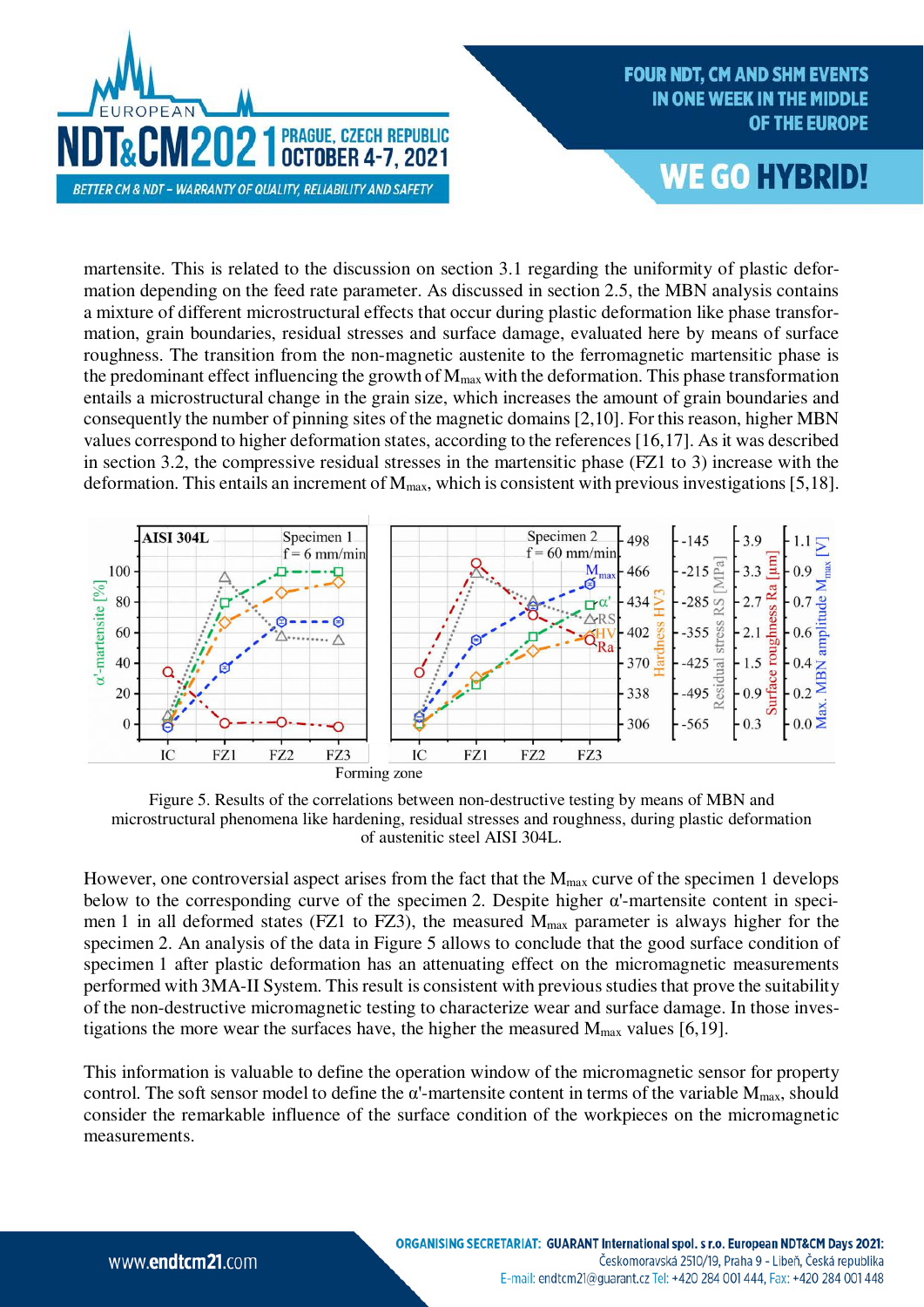



# **3. Conclusions and outlook**

In this work, an assessment of the influence of different microstructural phenomena on non-destructive micromagnetic testing by means of magnetic Barkhausen noise (MBN) analysis was successfully carried out. The information obtained is valuable to define the operation window of the micromagnetic sensor in a closed-loop property control during flow forming of austenitic stainless steel tubes. Plastic deformation of this material triggers residual stresses, strain-induced hardening and phase transformation, specifically from metastable austenite into  $\alpha$ -martensite. It was proved that the MBN testing can be used to monitor the microstructural evolution of the specimens during deformation, because there is a direct correlation between the measured MBN signals and the content of the ferromagnetic phase α'-martensite. Consequently, the increment of compressive residual stresses matches with the incremental behavior of the micromagnetic parameters. However, it was evidenced that the quality of the tested surfaces plays a key role in the evolution of the MBN signals. A better surface quality causes an attenuation of the micromagnetic measurements. As the surface quality depends on process parameters like feed rate, a comprehensive assessment of the connection between process parameters and component properties was carried out. This means a step forward in the soft sensor model for a closedloop property control.

Future work will focus on the implementation of these results within the material model of the soft sensor for property control. This entails a quantitative assessment of the surface condition effect on micromagnetic testing. With this information, an improvement of the soft sensor is possible, since the operation process window of the micromagnetic sensor will be related to the process parameters and the final goal to produce high quality products with optimized properties.

#### **Acknowledgements**

The authors would like to thank the German Research Foundation (Deutsche Forschungsgemeinschaft, DFG) for the support of the depicted research within the priority program SPP 2183 "Property Controlled Deformation Processes", through project No. 424335026 "Property Control During Spinning of Metastable Austenites".

#### **References**

- [1] P. Haušild; K. Kolařík; M. Karlík, 'Characterization of strain-induced martensitic transformation in A301 stainless steel by Barkhausen noise measurement', Materials & Design, Vol 44, pp 548–554, 2013.
- [2] M. Astudillo; M. Nicolás; J. Ruzzante; M. Gómez; G. Ferrari; L. Padovese; M. Pumarega, 'Correlation between martensitic phase transformation and magnetic Barkhausen noise of AISI 304 steel', Procedia Mater. Sci., Vol 9, pp 435–443, 2015.
- [3] J. Anglada-Rivera; L. Padovese; J. Capó-Sánchez, 'Magnetic Barkhausen Noise and hysteresis loop in commercial carbon steel: Influence of applied tensile stress and grain size', J. Magn. Mater., Vol 231, pp 299–306, 2001.
- [4] M. Neyra Astudillo; N. Núñez; M. López Pumarega; J. Ruzzante; L. Padovese, 'Magnetic Barkhausen noise and magneto acoustic emission in stainless steel plates', Procedia Mater. Sci., Vol 8, pp 674–682, 2015.